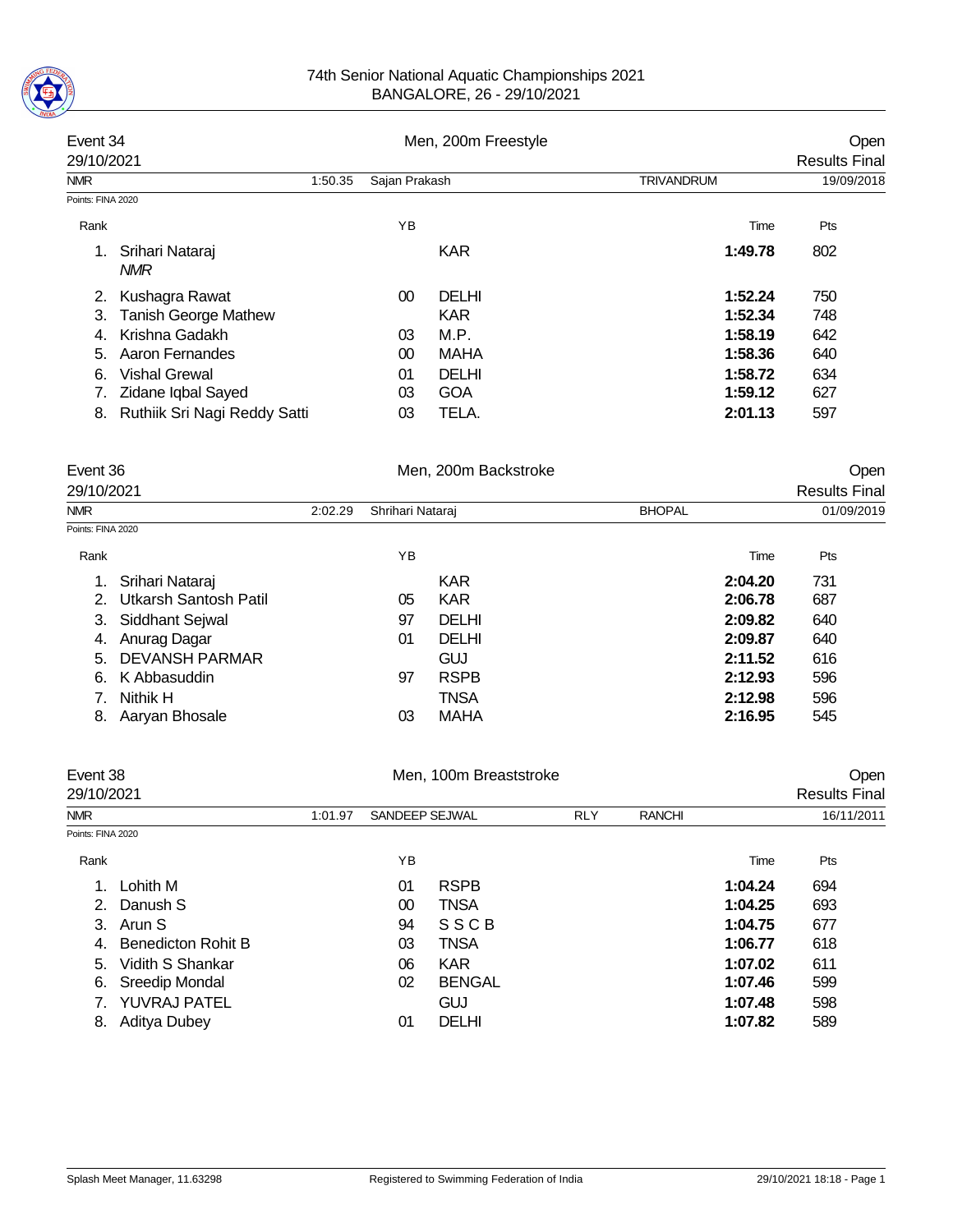

## 74th Senior National Aquatic Championships 2021 BANGALORE, 26 - 29/10/2021

|                   | Event 40<br>Men, 100m Butterfly<br>29/10/2021 |       | Open<br><b>Results Final</b> |               |                   |            |
|-------------------|-----------------------------------------------|-------|------------------------------|---------------|-------------------|------------|
| <b>NMR</b>        |                                               | 53.46 | Sajan Prakash                |               | <b>TRIVANDRUM</b> | 21/09/2018 |
| Points: FINA 2020 |                                               |       |                              |               |                   |            |
| Rank              |                                               |       | YB                           |               | Time              | Pts        |
| 1.                | Sajan Prakash<br><b>NMR</b>                   |       | 93                           | <b>POLICE</b> | 53.24             | 803        |
| 2.                | Mihir Ambre                                   |       | $00\,$                       | MAHA          | 54.93             | 731        |
| 3.                | Adhithya D                                    |       | 02                           | <b>TNSA</b>   | 55.72             | 701        |
| 4.                | Sambhaw R                                     |       | 04                           | <b>KAR</b>    | 56.00             | 690        |
| 5.                | Harsh Saroha                                  |       | 04                           | <b>HAR</b>    | 56.41             | 675        |
| 6.                | Bikram Changmai                               |       | 04                           | ASSAM         | 56.52             | 671        |
|                   | Sanu Debnath                                  |       | 94                           | <b>RSPB</b>   | 57.00             | 654        |
| 8.                | <b>Pratham Sharma</b>                         |       | 05                           | <b>DELHI</b>  | 57.97             | 622        |

| Event 32          |                     |         |                     | Men, 400m Medley |            | Open                   |                      |
|-------------------|---------------------|---------|---------------------|------------------|------------|------------------------|----------------------|
| 29/10/2021        |                     |         |                     |                  |            |                        | <b>Results Final</b> |
| <b>NMR</b>        |                     | 4:30.13 | <b>REHAN PONCHA</b> |                  | <b>KAR</b> | <b>THIRUVANTHPURAM</b> | 10/10/2009           |
| Points: FINA 2020 |                     |         |                     |                  |            |                        |                      |
| Rank              |                     |         | ΥB                  |                  |            | Time                   | Pts                  |
| 1.                | Shoan Ganguly       |         | 05                  | <b>KAR</b>       |            | 4:30.52                | 732                  |
| 2.                | Siva S              |         |                     | <b>KAR</b>       |            | 4:36.38                | 686                  |
| 3.                | Sai Nihar Bikkina   |         | 05                  | TELA.            |            | 4:42.28                | 644                  |
| 4.                | Robin Singh T Emil  |         | 96                  | <b>RSPB</b>      |            | 4:43.14                | 638                  |
| 5.                | Yug Chelani         |         | 06                  | RAJA.            |            | 4:51.03                | 588                  |
| 6.                | Anurag Rakesh Singh |         | 02                  | U.P.             |            | 4:52.39                | 579                  |
|                   | Shivaksh Sahu       |         | 99                  | <b>SSCB</b>      |            | 4:52.61                | 578                  |
| 8.                | Aadri Sharma        |         |                     | SSCB             |            | 4:57.41                | 551                  |

| Event 33<br>29/10/2021 |                      |         |                 | Open<br><b>Results Final</b> |               |         |            |  |
|------------------------|----------------------|---------|-----------------|------------------------------|---------------|---------|------------|--|
| <b>NMR</b>             |                      | 2:05.80 | Shivani Kataria |                              | <b>BHOPAL</b> |         | 03/09/2019 |  |
| Points: FINA 2020      |                      |         |                 |                              |               |         |            |  |
| Rank                   |                      |         | ΥB              |                              |               | Time    | Pts        |  |
|                        | Shivangi Sarma       |         | 02              | ASSAM                        |               | 2:07.10 | 702        |  |
|                        | Shivani Kataria      |         | 97              | <b>HAR</b>                   |               | 2:10.46 | 649        |  |
| 3.                     | Aanya Wala           |         | 05              | <b>MAHA</b>                  |               | 2:11.69 | 631        |  |
| 4.                     | Prachi Tokas         |         | 02              | <b>DELHI</b>                 |               | 2:11.85 | 629        |  |
| 5.                     | Hashika Ramachandra  |         | 08              | <b>KAR</b>                   |               | 2:14.29 | 595        |  |
| 6.                     | Vritti Agarwal       |         | 06              | TELA.                        |               | 2:15.69 | 577        |  |
|                        | Shakthi Balakrishnan |         | 05              | <b>TNSA</b>                  |               | 2:16.18 | 571        |  |
| 8.                     | Ashmitha Chandra     |         | 05              | <b>KAR</b>                   |               | 2:17.37 | 556        |  |
|                        |                      |         |                 |                              |               |         |            |  |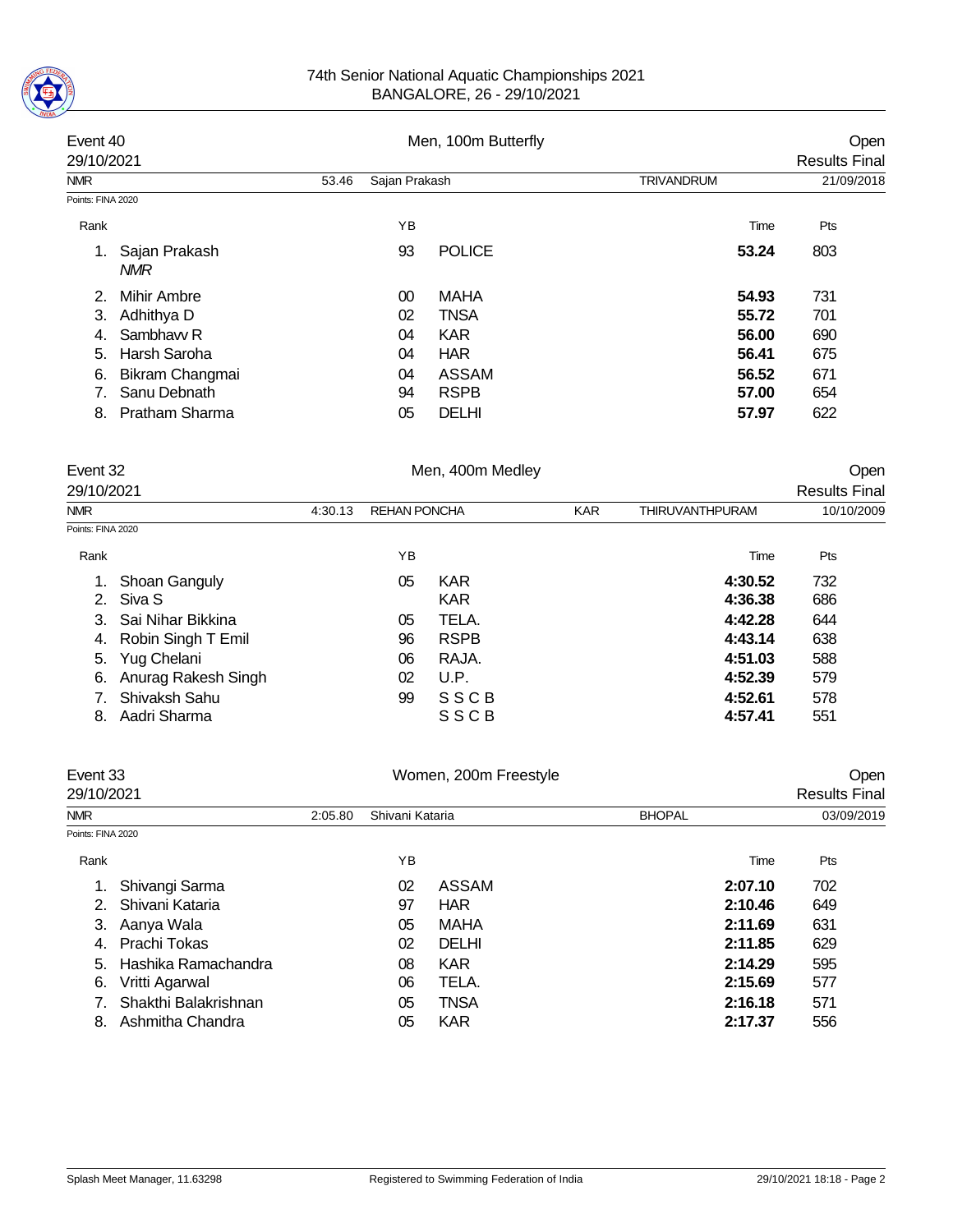

## 74th Senior National Aquatic Championships 2021 BANGALORE, 26 - 29/10/2021

| Event 35<br>29/10/2021 |                         |         | Women, 200m Backstroke |               | Open<br><b>Results Final</b> |               |         |            |
|------------------------|-------------------------|---------|------------------------|---------------|------------------------------|---------------|---------|------------|
| <b>NMR</b>             |                         | 2:19.30 | <b>MAANA PATEL</b>     |               | <b>GUJ</b>                   | <b>RAJKOT</b> |         | 30/10/2015 |
| Points: FINA 2020      |                         |         |                        |               |                              |               |         |            |
| Rank                   |                         |         | ΥB                     |               |                              |               | Time    | Pts        |
|                        | Ridhima Veerendra Kumar |         | 07                     | <b>KAR</b>    |                              |               | 2:21.58 | 661        |
| $2^{+}$                | Soubriti Mondal         |         | 01                     | <b>BENGAL</b> |                              |               | 2:24.85 | 617        |
| 3.                     | Shrungi Rajesh Bandekar |         | 03                     | <b>GOA</b>    |                              |               | 2:28.27 | 575        |
| 4                      | <b>MAANA PATEL</b>      |         |                        | <b>GUJ</b>    |                              |               | 2:28.96 | 567        |
| 5.                     | Sri Nithya Sagi         |         | 09                     | TELA.         |                              |               | 2:30.20 | 553        |
| 6.                     | Palak Joshi             |         | 06                     | MAHA          |                              |               | 2:30.65 | 548        |
|                        | Shalini R Dixit         |         | 07                     | <b>KAR</b>    |                              |               | 2:31.98 | 534        |
| 8.                     | Palak Dhami             |         | 05                     | <b>MAHA</b>   |                              |               | 2:33.73 | 516        |

| Event 37<br>29/10/2021         |         |              | Women, 100m Breaststroke |                   | Open<br><b>Results Final</b> |  |
|--------------------------------|---------|--------------|--------------------------|-------------------|------------------------------|--|
| <b>NMR</b>                     | 1:14.87 | Saloni Dalal |                          | <b>TRIVANDRUM</b> | 22/09/2018                   |  |
| Points: FINA 2020              |         |              |                          |                   |                              |  |
| Rank                           |         | ΥB           |                          | Time              | Pts                          |  |
| <b>Chahat Arora</b><br>$1_{-}$ |         | 97           | <b>PUNJAB</b>            | 1:17.01           | 577                          |  |
| Harishitha Jayaram<br>2.       |         | 01           | <b>RSPB</b>              | 1:17.57           | 565                          |  |
| Lineysha A K<br>3.             |         | 07           | <b>KAR</b>               | 1:17.77           | 560                          |  |
| Saanvi S Rao<br>4.             |         | 05           | <b>KAR</b>               | 1:18.50           | 545                          |  |
| 5. Jyoti Patil                 |         | 98           | <b>MAHA</b>              | 1:19.44           | 526                          |  |
| Yashika Rawat<br>6.            |         | 02           | <b>HAR</b>               | 1:19.77           | 519                          |  |
| KALYANI SAXENA                 |         |              | <b>GUJ</b>               | 1:20.66           | 502                          |  |
| <b>VENIKA PARIKH</b><br>8.     |         |              | GUJ                      | 1:21.00           | 496                          |  |

| Event 39<br>Women, 100m Butterfly<br>29/10/2021 |                   |    |               |                 | Open<br><b>Results Final</b> |     |            |
|-------------------------------------------------|-------------------|----|---------------|-----------------|------------------------------|-----|------------|
|                                                 | 1:03.24           |    |               | <b>KAR</b>      | <b>THIRUVANTHPURAM</b>       |     |            |
|                                                 |                   |    |               |                 |                              |     |            |
|                                                 |                   | ΥB |               |                 | Time                         | Pts |            |
| Apeksha Fernandes                               |                   | 05 | <b>MAHA</b>   |                 | 1:03.38                      | 670 |            |
| Astha Choudhury                                 |                   | 04 | <b>ASSAM</b>  |                 | 1:03.83                      | 656 |            |
| Divya Satija                                    |                   | 96 | <b>HAR</b>    |                 | 1:04.55                      | 634 |            |
| Nina Venkatesh                                  |                   | 05 | <b>KAR</b>    |                 | 1:04.70                      | 630 |            |
| Uttara Gogoi                                    |                   | 04 | ASSAM         |                 | 1:05.42                      | 609 |            |
| Nilabjaa Ghosh                                  |                   | 05 | <b>BENGAL</b> |                 | 1:05.62                      | 604 |            |
| Disha Bhandari                                  |                   | 04 | U.P.          |                 | 1:06.00                      | 593 |            |
| Nandini Pethkar                                 |                   | 02 | <b>MAHA</b>   |                 | 1:06.82                      | 572 |            |
| 3.<br>5.                                        | Points: FINA 2020 |    |               | ARHATHA MEGHAVI |                              |     | 09/10/2009 |